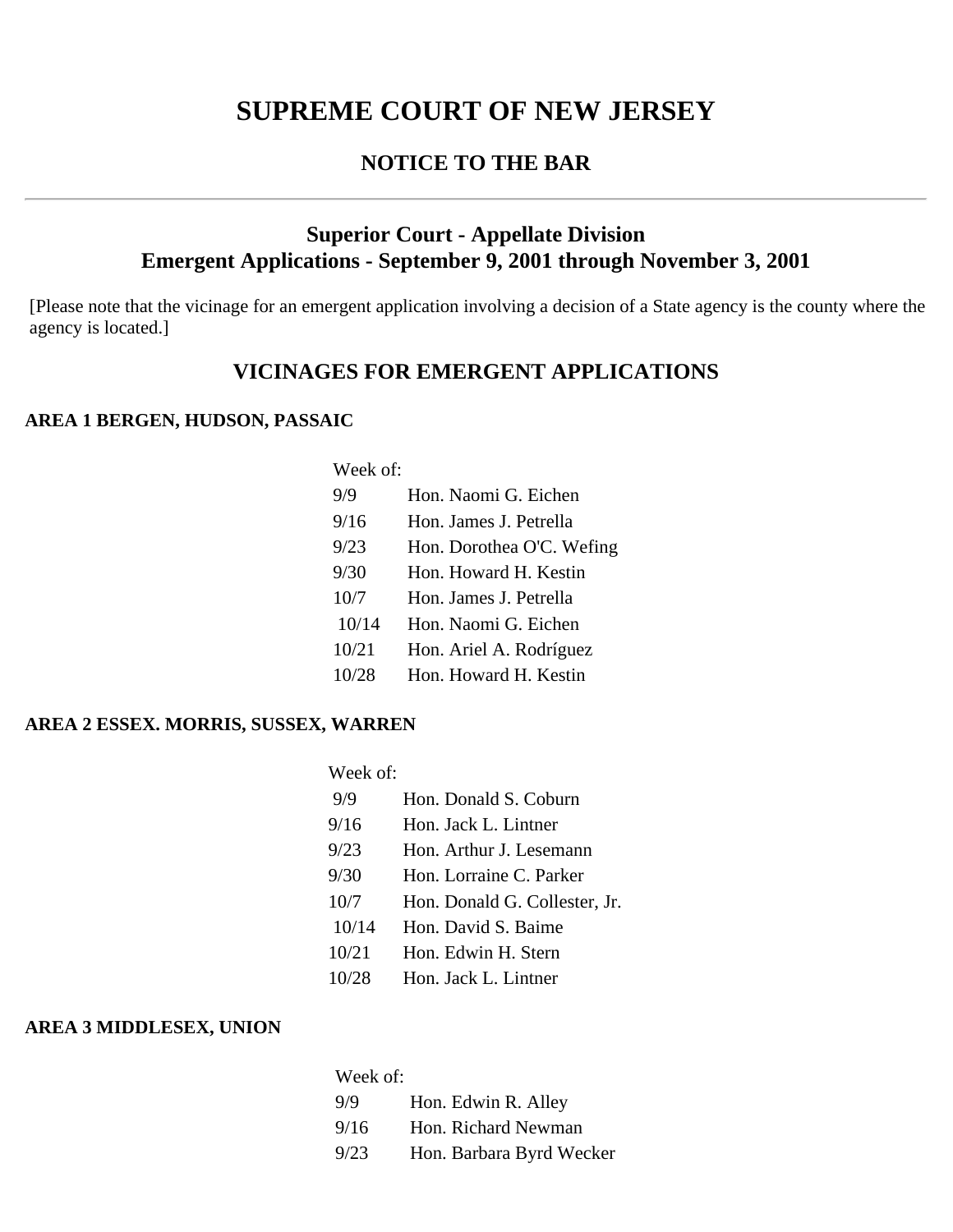| 9/30  | Hon. Harvey Weissbard    |
|-------|--------------------------|
| 10/7  | Hon. Edwin R. Alley      |
| 10/14 | Hon. Steven L. Lefelt    |
| 10/21 | Hon. Barbara Byrd Wecker |
| 10/28 | Hon. Harvey Weissbard    |

## **AREA 4 MONMOUTH, OCEAN**

| Week of: |                             |
|----------|-----------------------------|
| 9/9      | Hon. James M. Havey         |
| 9/16     | Hon. James M. Havey         |
| 9/23     | Hon. Mary Catherine<br>Cuff |
| 9/30     | Hon. Mary Catherine Cuff    |
| 10/7     | Hon. Robert A. Fall         |
| 10/14    | Hon. Robert A. Fall         |
| 10/21    | Hon. Francine I. Axelrad    |
| 10/28    | Hon. Francine I. Axelrad    |

#### **AREA 5 HUNTERDON, MERCER, SOMERSET**

Hon. Erminie L. Conley

| Week of: |                          |
|----------|--------------------------|
| 9/9      | Hon. Philip S. Carchman  |
| 9/16     | Hon. Stephen Skillman    |
| 9/23     | Hon. Erminie L. Conley   |
| 9/30     | Hon. James J. Ciancia    |
| 10/7     | Hon. Anthony J. Parrillo |
| 10/14    | Hon. Stephen Skillman    |
| 10/21    |                          |
| 10/28    | Hon. Philip S. Carchman  |

### **AREA 6 ATLANTIC, BURLINGTON, CAMDEN, CAPE MAY, CUMBERLAND, GLOUCESTER, SALEM**

| Week of: |                           |  |
|----------|---------------------------|--|
| 9/9      | Hon. John E. Wallace, Jr. |  |
| 9/16     | Hon. John E. Wallace, Jr. |  |
| 9/23     | Hon. Isaiah Steinberg     |  |
| 9/30     | Hon. John E. Wallace, Jr. |  |
| 10/7     | Hon. Michael P. King      |  |
| 10/14    | Hon. Michael P. King      |  |
| 10/21    | Hon. Isaiah Steinberg     |  |
| 10/28    | Hon. Isaiah Steinberg     |  |

If the emergent judge cannot be reached in chambers after normal working hours, on holidays or weekends, an attorney